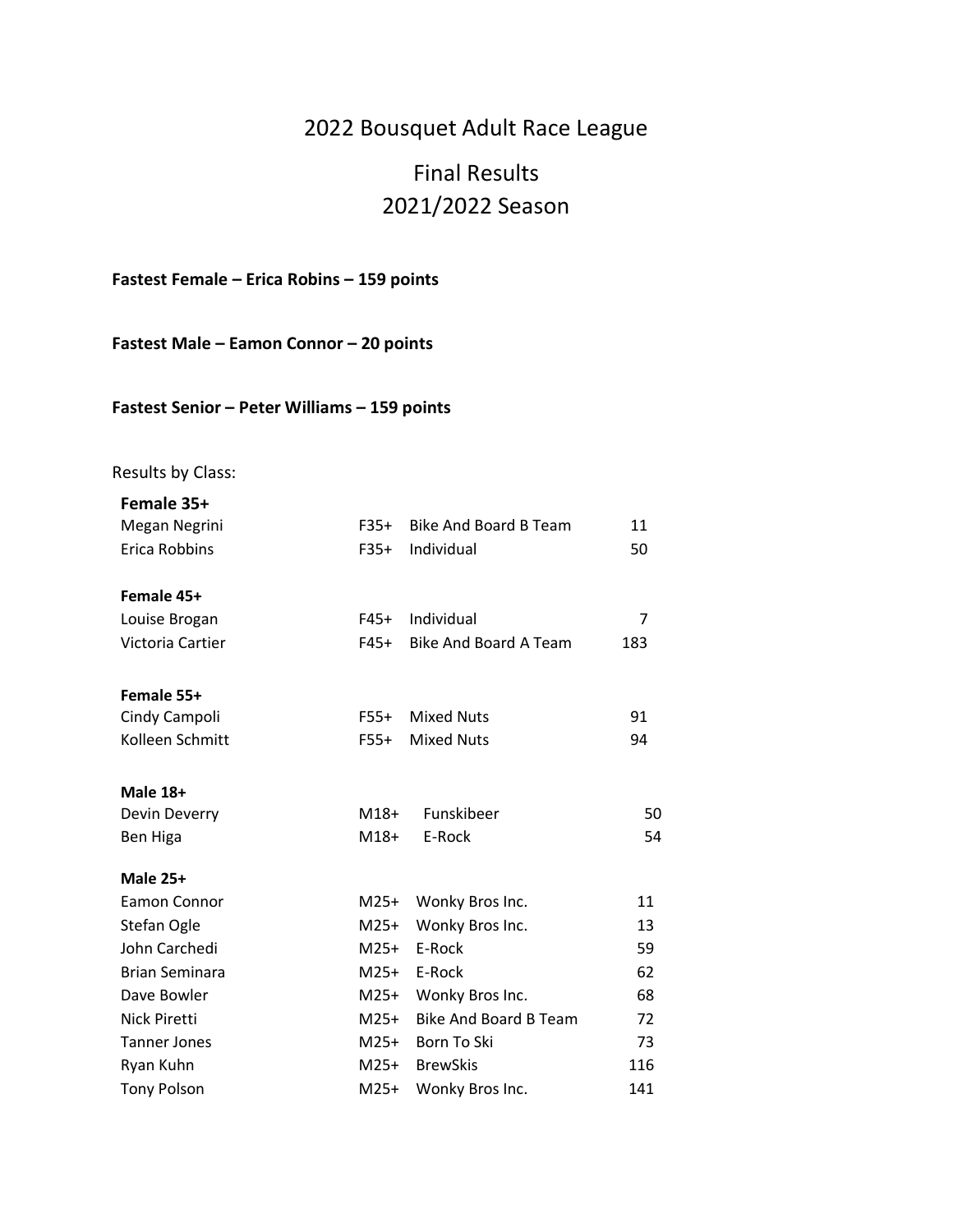| Hayden Kuhn     | M25+ BrewSkis   | 149 |
|-----------------|-----------------|-----|
| Dylan Parmenter | M25+ BrewSkis   | 170 |
| Chris Koch      | M25+ BrewSkis   | 198 |
| Evan Platt      | M25+ Individual | 204 |

# **Male 35+**

| Bryan Wespiser      |        | M35+ E-Rock                | 14  |
|---------------------|--------|----------------------------|-----|
| Brian Arseneau      | $M35+$ | Born To Ski                | 19  |
| <b>Brian Eseppi</b> | $M35+$ | Wonky Bros Inc.            | 36  |
| Jay Robbins         | $M35+$ | Individual                 | 49  |
| Matt Giardina       |        | M35+ Bike And Board A Team | 53  |
| Josh Hochberg       | $M35+$ | E-Rock                     | 65  |
| Kyle Whalen         |        | M35+ Bike And Board B Team | 156 |
| Nick Meyer          | $M35+$ | Individual                 | 231 |
|                     |        |                            |     |

#### **Male 45+**

| M45+ Bike And Board A Team<br>Andreas Schmid |    |
|----------------------------------------------|----|
|                                              | 23 |
| Paul Dunham<br>M45+ Born To Ski              | 58 |
| Steffan Root<br>M45+ Bike And Board A Team   | 59 |
| Les Rozak<br>M45+ Funskibeer                 | 60 |
| M45+ Bike And Board B Team<br>Jovan DeRis    | 65 |
| M45+ Bike And Board B Team<br>Mario DeRis    | 70 |

#### **Male 55+**

| <b>Scott McFarland</b> | M55+ Bike And Board A Team | 9   |
|------------------------|----------------------------|-----|
| Glenn Walter           | M55+ Funskibeer            | 22  |
| Ray Deverry            | M55+ Funskibeer            | 54  |
| Scott Raymaakers       | M55+ Born To Ski           | 57  |
| Carl Schmitt           | M55+ Mixed Nuts            | 169 |

#### **Male 65+**

| Chris Holmes       | M65+ Individual  | 11 |
|--------------------|------------------|----|
| Peter Williams     | M65+ Born To Ski | 50 |
| <b>Fred Bailey</b> | M65+ Mixed Nuts  | 51 |
| Charles Magnesio   | M65+ Mixed Nuts  | 61 |